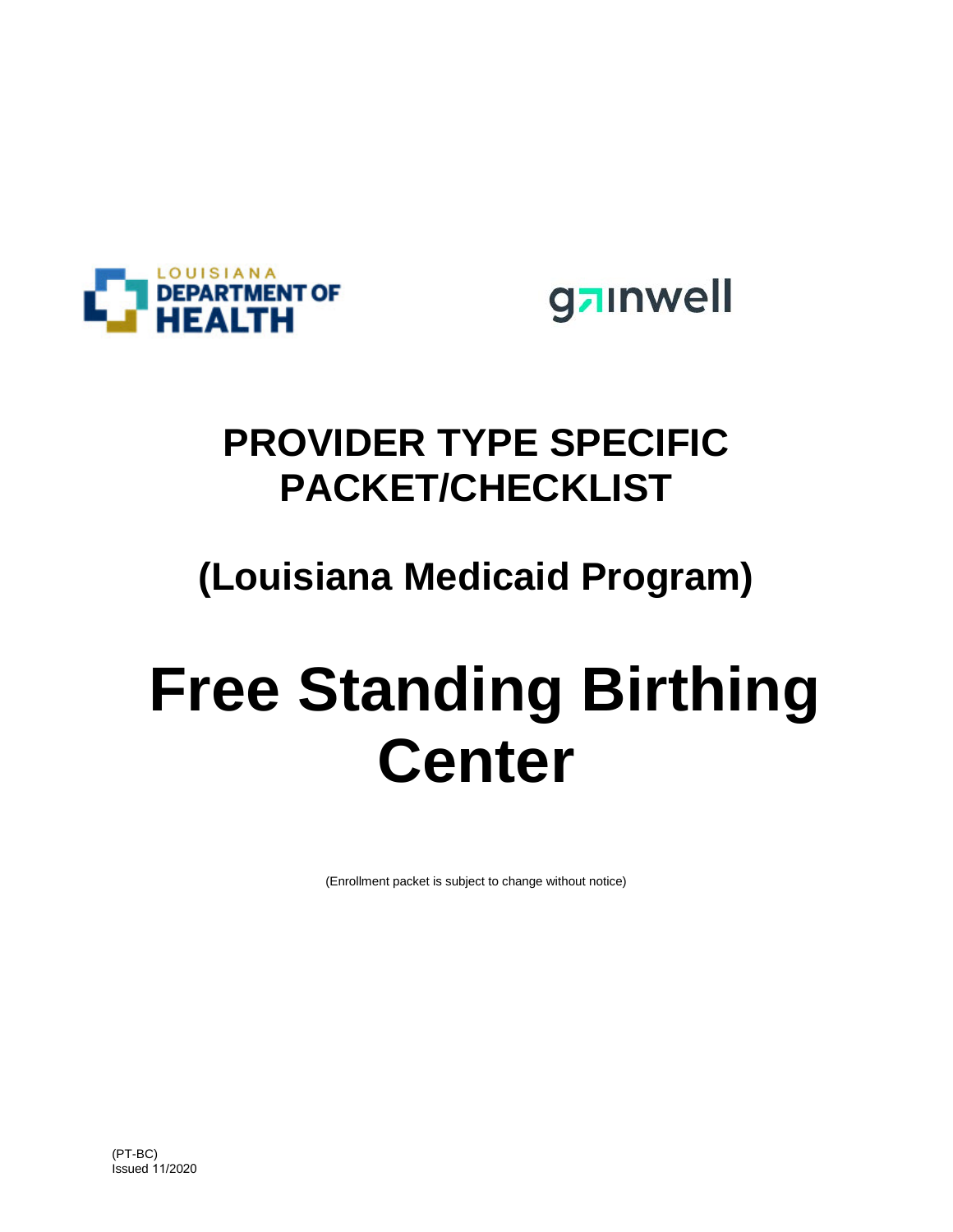### **General Information for the Free Standing Birthing Center (FSBC) Facility Provider Type**

Birth Centers are facilities for the primary purpose of performing low-risk deliveries but are not a hospital or licensed as part of a hospital. "Low-risk pregnancy" means a normal, uncomplicated prenatal course as determined by documentation of adequate prenatal care and the anticipation of a normal, uncomplicated labor and birth, as defined by reasonable and generally accepted criterial adopted by professional groups for maternal, fetal, and neonatal health care. Physicians, Certified Nurse Midwives, and Licensed Midwives\* enrolled in Louisiana Medicaid are eligible to provide delivery services within Medicaid enrolled FSBC's. Neither general nor epidural anesthesia shall be provided in the birthing center.

Centers are required to meet Medicaid's criteria for enrollment, and have completed the enrollment process prior to providing services to Medicaid recipients.

Medicaid Birthing Center criteria for enrollment:

- Centers must be CABC (Commission for the Accreditation of Birth Centers) accredited.
- Centers shall be located within a ground travel time distance from the general acute care hospital with which the center maintains a contractual relationship, including a transfer agreement, that allows for an emergency cesarean delivery to be started within 30 minutes of the decision a cesarean delivery is necessary.
- All freestanding birthing center applications for enrollment are subject to review and approval of the Medicaid Medical director.

\*Licensed Midwives providing delivery services in FSBC's must comply with Title 46 Professional and Occupational Standards Part XLV. Medical Professions; Subpart 3. Practice; Chapter 53. Licensed Midwives Subchapter A. Standards of Practice §5311- 5321.